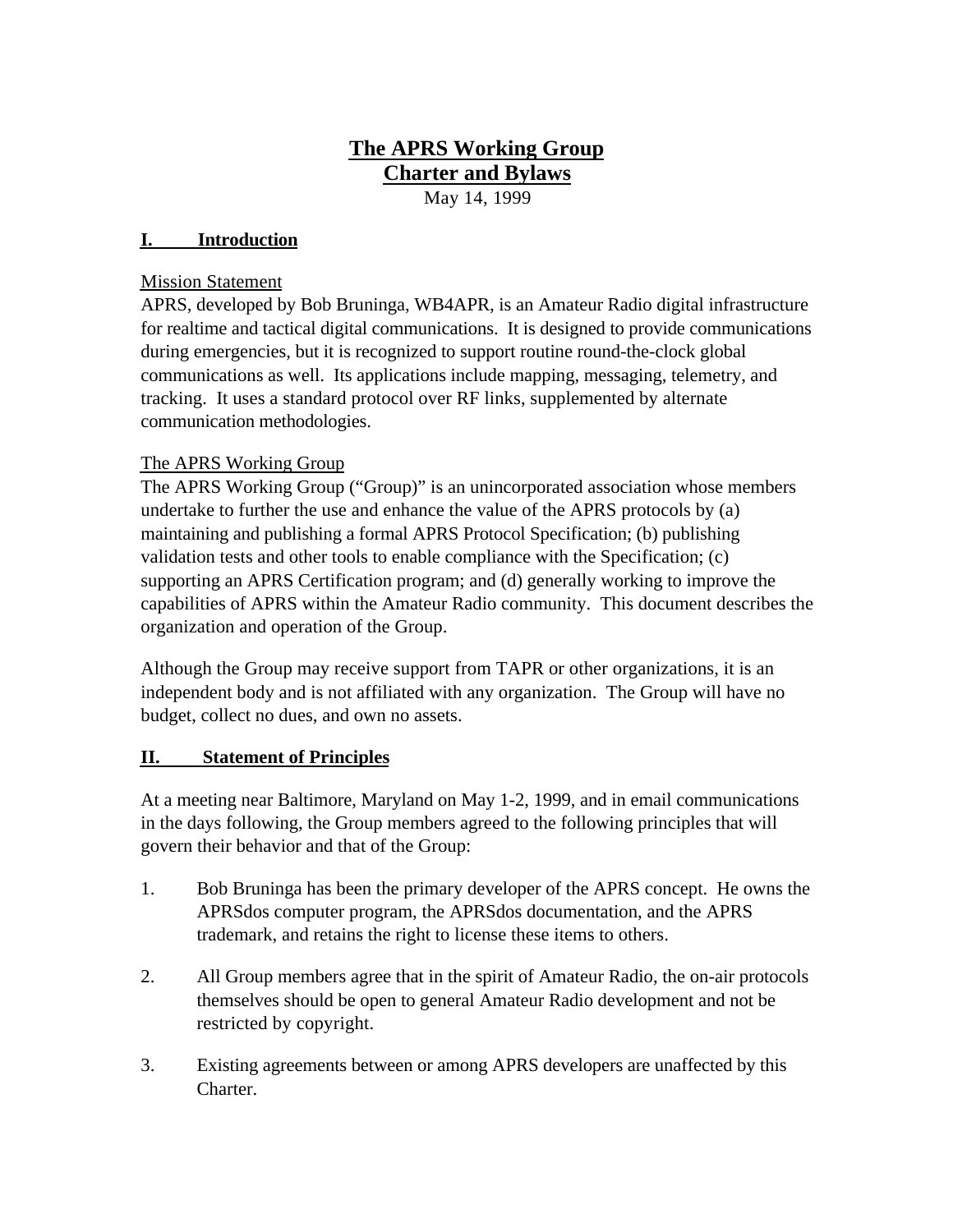- 4. The Group will formalize the APRS on-air Protocol Specification and publish a definitive APRS protocol document. Present plans are to make the specification in book and diskette form, and possibly to provide it via electronic distribution.
- 5. A process will be put in place to define how changes to the protocol specification are made, and that process will permit input, review, and comment by the Amateur Radio public.
- 6. The Group will put a voluntary APRS certification process in place, to be managed by Bob Bruninga with Group oversight. The process will include a publicly available validation suite.

# **III. Membership**

The initial Members of the Group are Bob Bruninga, WB4APR (Technical Chair), Keith Sproul, WU2Z, Mark Sproul, KB2ICI, Steve Dimse, K4HG, Greg Jones, WD5IVD (representing TAPR), Mike Musick, N0QBF, Brent Hildebrandt, KH2Z, John Ackermann, N8UR (Administrative Chair), and Stan Horzepa, WA1LOU (Secretary).

The Technical Chair will be responsible for guiding the overall discussion and resolution of APRS-related issues. The Administrative Chair will be responsible for managing the virtual and electronic meetings of the Group, overseeing the process for updating the Protocol Specification process, and will serve as the Group "parliamentarian." The Secretary will be responsible for keeping records of the discussions and decisions of the Group.

New Members may be added upon motion of any current Member provided that 67% of the existing votes being cast in favor. Members may be removed upon motion of a Member provided that 75% of the existing votes are cast for removal. Organizational Members (e.g., TAPR) may nominate the person who will speak on their behalf, and may change the name of that person by providing written or email notice to the Secretary and Administrative Chair.

# **IV. Meetings and Voting**

The Group and its Committees will be in continuous electronic session. Although the Group intends to have at least one in-person meeting per year, such meetings are not required.

Electronic meetings will be conducted by email. An archive of messages will be maintained and will be available for review by any Member. Votes taken by email will occur over a ten day period after the question is called. At the conclusion of the voting period, the Secretary will announce the results via email to all Members.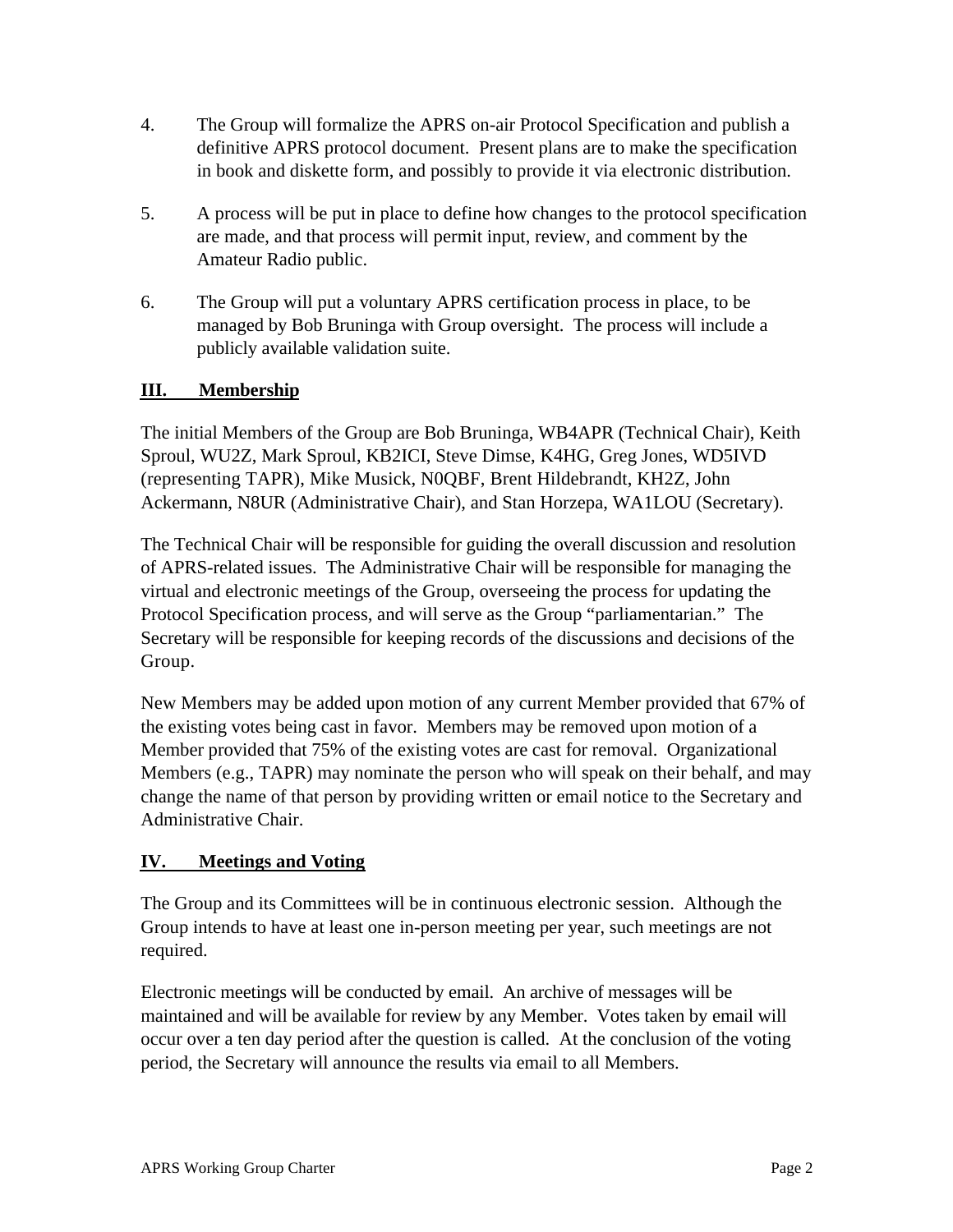Each Member will have one vote, except that: (a) the Technical Chair will have two votes; (b) the Administrative Chair will vote only in the case of a tie among the other votes cast; and (c) the Secretary will have no vote.

Except as otherwise provided in this Charter, votes will be valid when a quorum of the Members is present. At in-person meetings, the presence of persons controlling 67% of the eligible votes will be considered a quorum. For votes taken electronically, a quorum will be present for the vote if 67% of the eligible votes have been cast at the end of the voting period. Voting by proxy will not be permitted.

This Charter may be amended at any time by motion approved by 67% of the existing votes.

# **V. Protocol Committee**

The APRS Protocol Specification is the formal definition of the data elements and message formats used to communicate between APRS devices via wireless or wired (e.g., Internet) connections. It does not include user interface or other elements that do not affect the content or format of these interface components.

The Protocol Committee, which presently consists of all Members, is responsible for the APRS Protocol Specification. It manages the process for publishing and updating the Specification, and for receiving public comment on proposed changes.

The Protocol Committee intends to publish Version 1.0 of the APRS Protocol Specification by the end of October 1999. The first draft of the Specification will be made available to the Amateur Radio community by the end of June 1999, and comments will be accepted as defined below.

The Protocol Specification will define "Mandatory" and "Optional" elements, and will take into account the requirements for various types of APRS-compatible products.

# Committee Operations and Community Input

Input from the APRS user community, other APRS developers, and the Amateur Radio community at large is a key component of the protocol development process. To ensure this input, the following process will be used to amend or revise the Protocol Specification:

- 1. Proposed revisions to the Specification may be submitted by any person, and will be published at the Group web site.
- 2. For thirty days after publication, any person may submit comments to the proposal. Comments will be published at the Group web site. The comment period may be extended by majority vote of the Committee. Rebuttal comments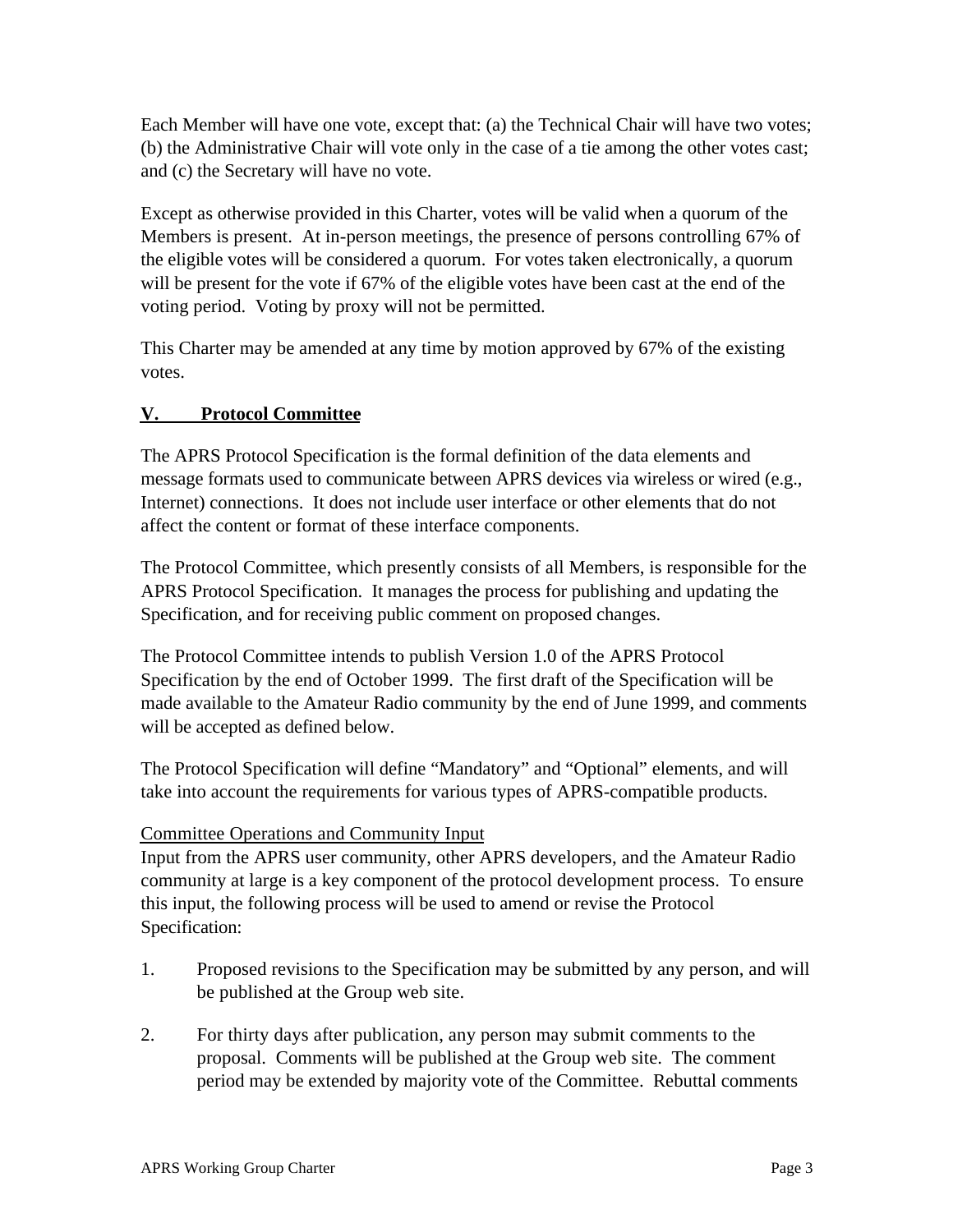will not ordinarily be considered, but an exception to this rule may be made by a majority vote of the Committee.

- 3. At the end of the comment period, the Administrative Chair will collect all comments and deliver them to all Committee Members.
- 4. The Committee will undertake a thirty day discussion period (which may be increased to sixty days at the request of any two Members) to consider the proposal. During the discussion period, the proposal may be amended by majority vote. Such amendments may, but need not, be published for comment at the Group web site.
- 5. At the end of the discussion period, the Committee will vote to accept or reject the proposal, or defer it for further consideration. Acceptance will occur if 67% or more of the votes cast are in favor; further consideration will occur if less than 67% but more than 33% of the votes cast are in favor; the proposal will be rejected if less than 33% of the votes cast are in favor. Alternatively, the proposal may be directly deferred for further consideration by a motion approved by majority vote.
- 6. If the proposal is deferred, an additional discussion period of sixty days will occur, after which another vote will be taken. The Committee may choose to solicit additional comments, but is not required to do so. At the close of the discussion period, the proposal will be accepted if 67% or more of the votes cast are in favor, and rejected otherwise.
- 7. After the proposal has been accepted or rejected, that fact will be published at the Group web site.
- 8. If the proposal is accepted, the Committee will determine the effective date of the change, and will publish that date at the Group web site.
- 9. The Group will publish revised versions of the Specification at intervals recommended by the Committee. Revisions will be official as of their effective date whether or not the published Specification has yet been updated to incorporate that Revision.

The Protocol Committee will also develop and publish standards and processes for the assignment of new Icons and "TO Field" calls and will approve, by a majority vote, requests for such assignments.

# **VI. Certification Committee**

The Group wants to encourage the development of products that properly implement the APRS protocols. To that end, the Certification Committee, which is initially composed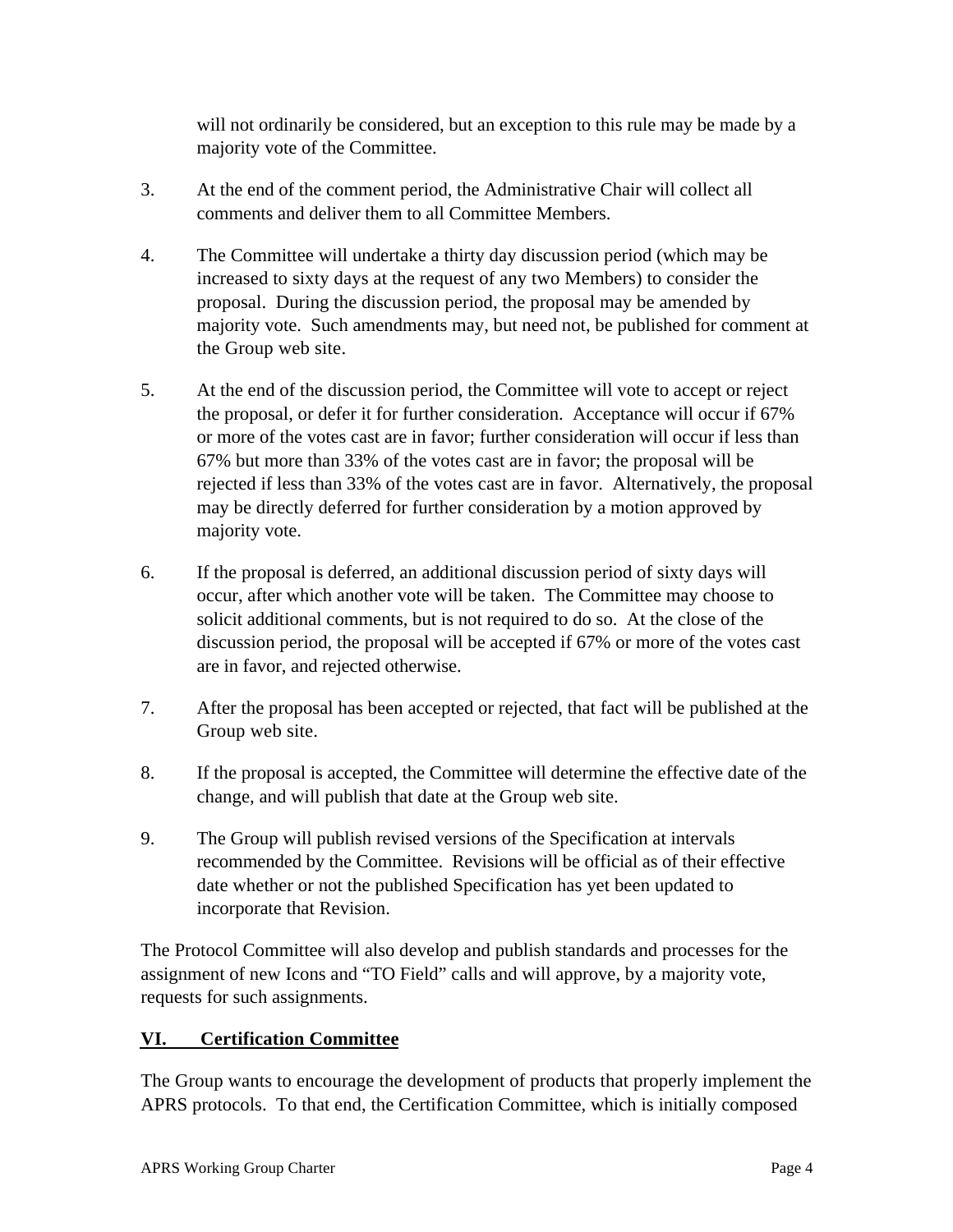of all Group members, will establish a Certification Program. Certification is wholly voluntary on the part of an APRS product developer, and the Certification Program is available on an equal basis to any developer.

The Program is based on the following principles:

- 1. The Committee will develop and approve a Validation Suite, which will be the primary basis for Certification. The Suite will consist of test inputs and a description of how a product complying with the Protocol Specification should react to each of these inputs. The suite will be based on the TAPR TNC-2 packet display format. The Validation Suite will be made available to the public without charge, but software developed to automate testing may be subject to a license fee from the author.
- 2. Bob Bruninga will manage the Certification Program on behalf of the Committee, subject to oversight by the Committee.
- 3. Subject to compliance with a Certification Agreement that must be signed before Certification is granted, Certified Products will be permitted to display or be advertised in conjunction with an "APRS Certified" trademark and logo. The trademark and logo are owned by Bob Bruninga and are licensed subject to the Certification Agreement.
- 4. Certified Products must successfully complete the Validation Suite, but applicants must acknowledge that additional testing may be necessary to ensure that a given Product properly implements the Protocol Specification, and agree to reasonably cooperate with such testing.
- 5. The Certification Fee is \$150 plus a Royalty based on the suggested retail price of the Certified product, to be paid to Bob Bruninga as compensation for the cost of the Certification process, and as a license fee for use of the APRS Certified trademark and logo.
	- a. The Royalty is 5% of the suggested retail price for software and 2% of the suggested retail price for hardware. Certified Products that are distributed without charge are not subject to Royalties. Shareware products are subject to Royalties based on actual registrations, not on copies distributed. The Certification Fee counts dollar-for-dollar as a credit against future Royalties.
	- b. The Committee may negotiate discounts as deemed appropriate for volume or special circumstances.
- 1. Certification is intended to be a "one-time" event for a given Product, and recertification will not normally be required as new product versions or models are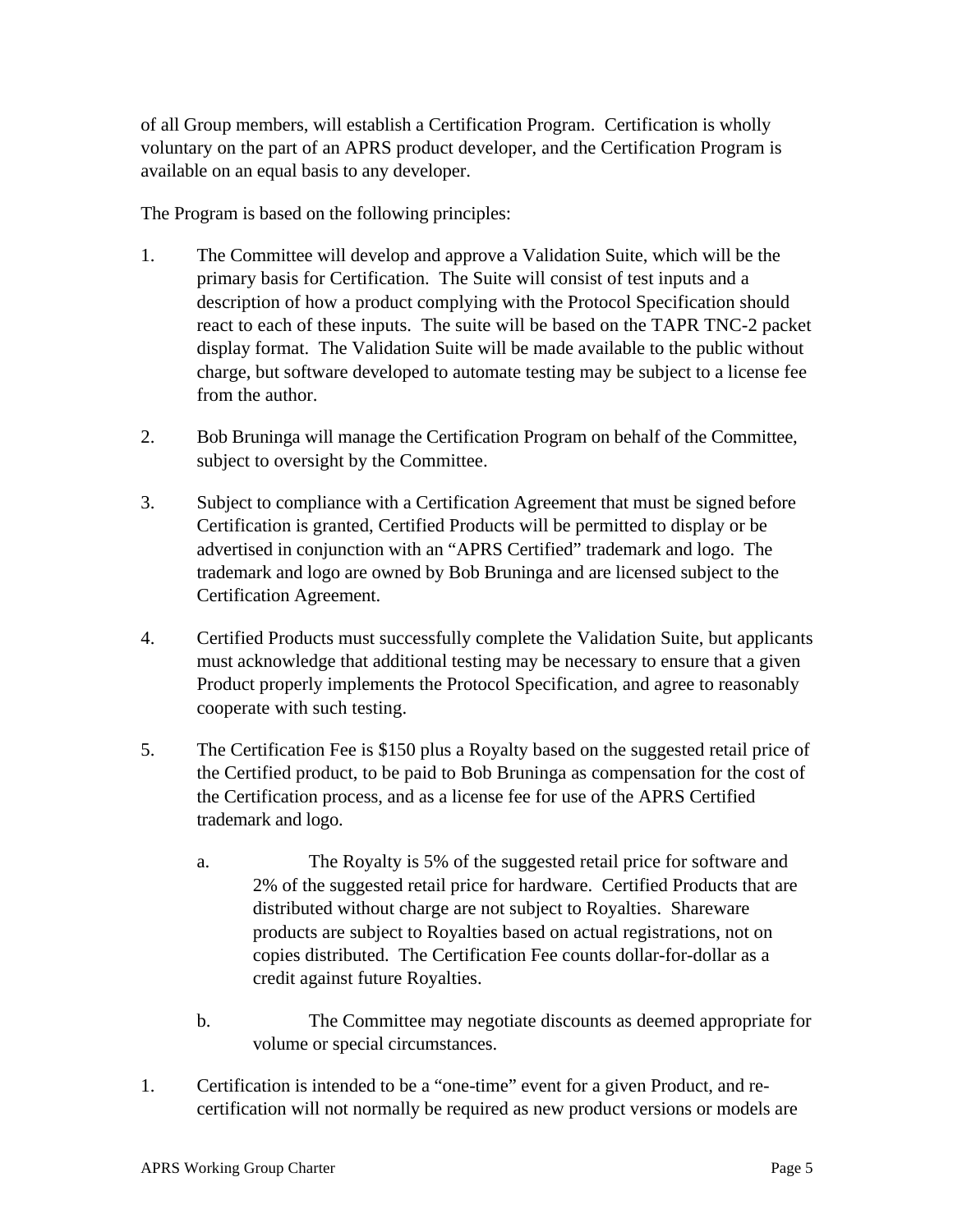introduced. However, Certification holders will be expected to keep the Product in compliance with the protocol – both through protocol changes, and product changes.

- 2. The Certification process is largely self-managed. The applicant must run the validation suite and submit results with the application. The Committee will conduct such testing as it deems necessary to verify the Product's conformance to the Protocol Specification.
	- a. As part of the application, the applicant will be required to define the "Product" to be covered by the Certification, and this definition will be subject to Committee approval.
	- b. After Certification, the Committee may require the holder to resubmit proof of compliance, based on the then-current Validation Suite, at any time.
	- c. The holder must notify the Committee of major Product updates or upgrades, and submit validation results for such new releases.
	- d. It is the applicant's responsibility to arrange for any special items (e.g., special hardware interfaces) necessary to validate a Product's compliance.
	- e. If a product does not meet the requirements for Certification, the Committee will provide details of the failure. The applicant may resubmit the test results once within 90 days without additional charge.
	- f. If the Committee becomes aware of issues related to the Product's compliance with the Protocol Specification, it may request the holder to respond and may ultimately cancel the Certification if the non-compliance is not corrected.
- 1. In some circumstances, Bob Bruninga as administrator of the program may have a perceived conflict of interest. In that case, he may request another Committee member to handle that application.
- 2. Any applicant who disagrees with a decision of the Program administrator may appeal in writing to the Certification Committee. The Committee may request additional information, and will accept or reject the appeal based on a 67% vote.
- 3. Prior to being granted Certification, the applicant will be required to execute a license agreement that will, among other things, contain trademark usage requirements clearly describing how the "APRS Certified" trademark and logo may be used.